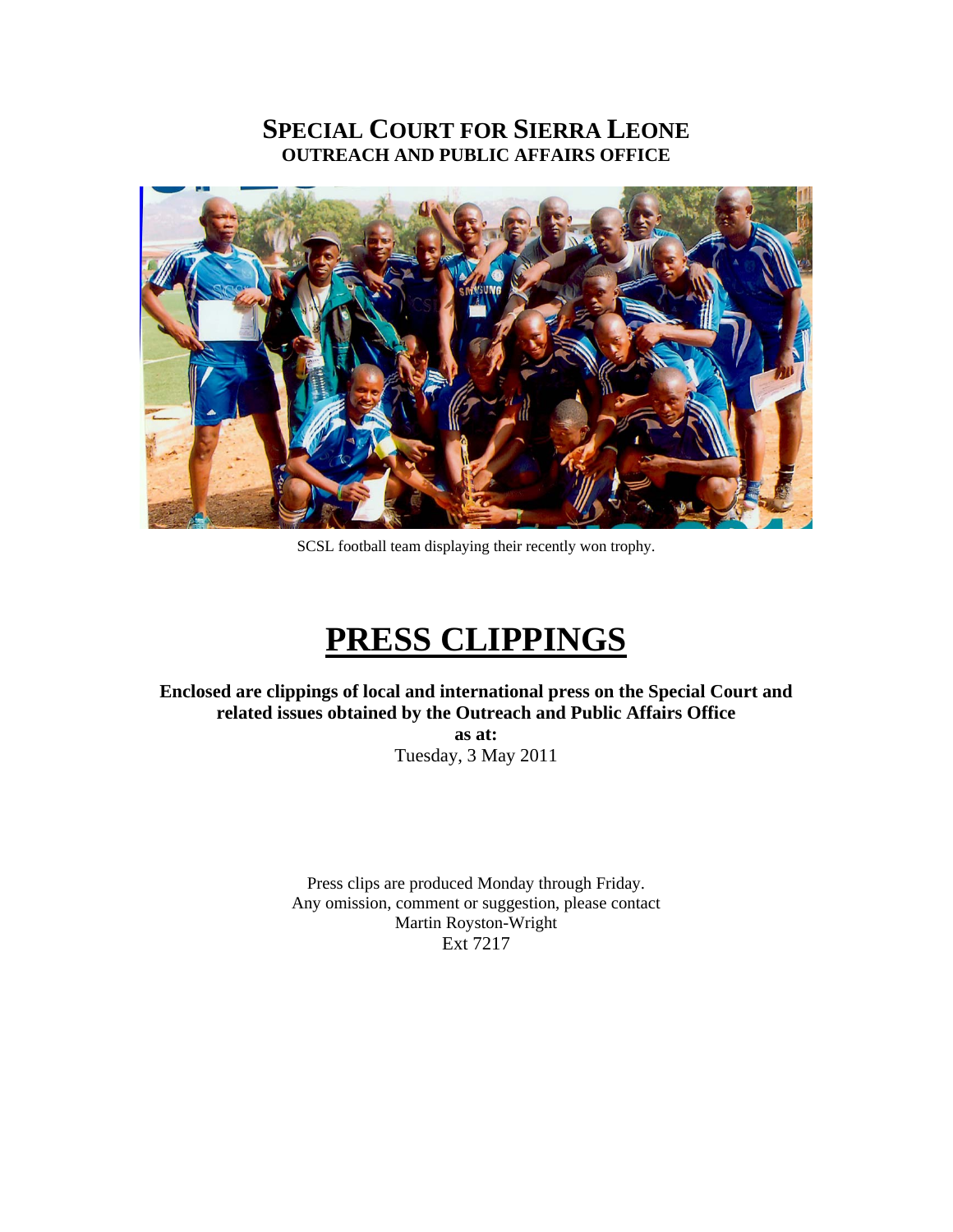| <b>Local News</b>                                                                          |            |
|--------------------------------------------------------------------------------------------|------------|
| Peace Museum Preview Opens at Special Court / Independent Observer                         | Page 3     |
| <b>International News</b>                                                                  |            |
| Groundbreaking Trial for Congo War Crimes / Human Rights Watch                             | Pages 4-5  |
| Indictment to Be Issued in May / Naharnet                                                  | Page 6     |
| International Court Prosecutor Has 'Strong Evidence' of Crimes in Libya / Associated Press | Pages 7-8  |
| Ocampo Loses Bid to Appeal Over Evidence Disclosure / The Standard                         | Pages 9-10 |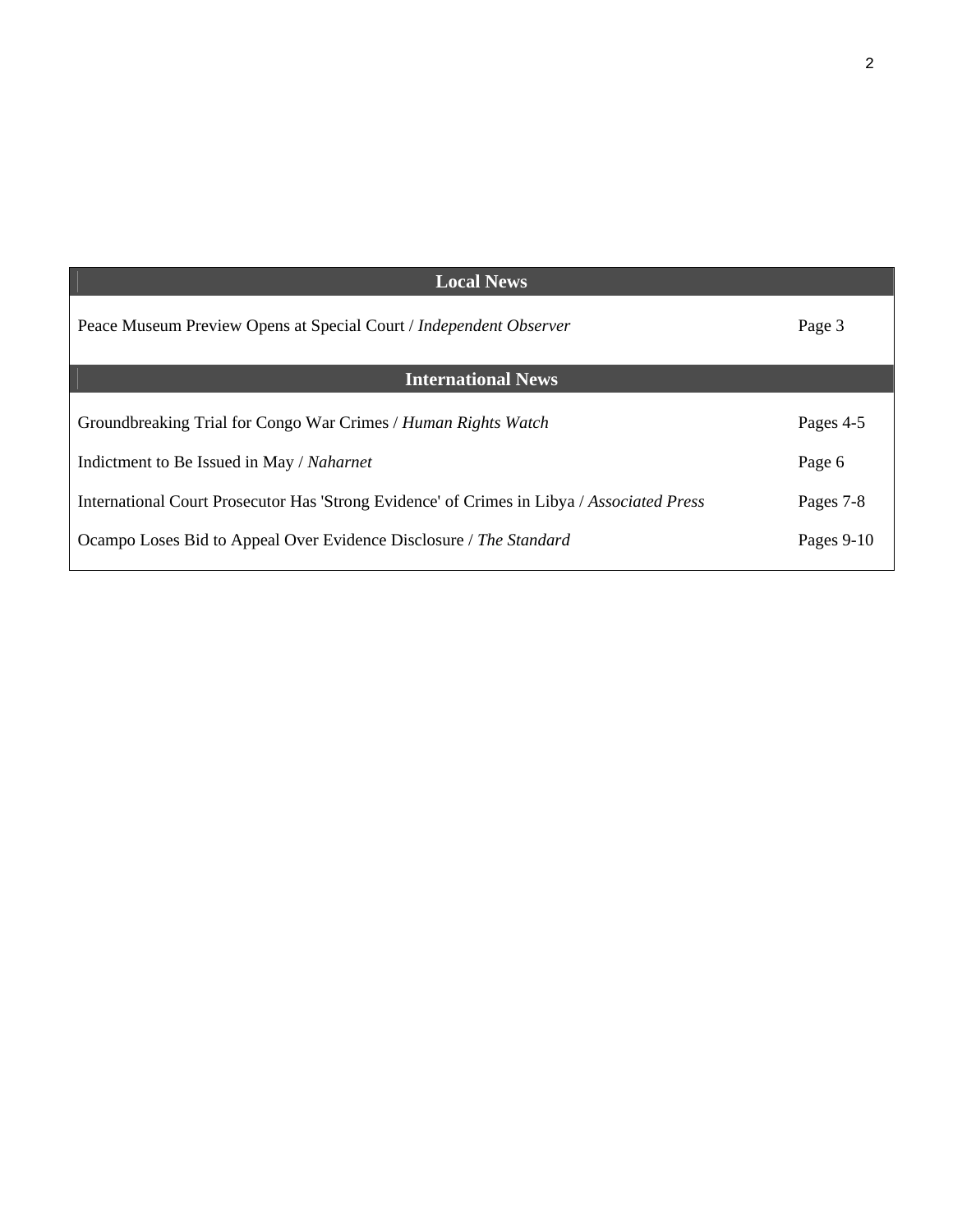## Posco Museum proview

# opens at Special Court

Sierra Leone's new Peace Museum opened a three-day preview exhibition Thursday at its future location on the Special Court complex in Freetown. The opening ceremony was chaired by the President of the Special Court, Justice Jon Kamanda. Michael Schulenberg, the Executive Representative of the Secretary-General, represented the United Nations and the UN Peacebuilding Fund, which is funding the establishment of the Museum.

The Peace Museum was proposed by the Government of Sierra Leone as a future use of the Special Court site. When it opens officially in 2012, the Museum will tell the story of Sierra Leone's decade-long civil war and its return to peace, and honour the victims of the conflict. It will also contain an archive of war-related materials, including the permanent archives of the Special Court.

The preview was organized as part of celebrations for Sierra Leone's 50th Independence Anniversary. Yasmin Jusu-Sheriff, a Commissioner for Sierra Leone's Human Rights Commission, declared the exhibition officially open.

On display this week are videos, including "The Sierra Leone Story," on the country's independence; materials relating to the Truth and Reconciliation Commission's "National Vision," and a preview of the Special Court's archives. A number of historical documents are on loan from the National Archives, including the 1788 treaty between King Naimbama and the British Government.

Thursday's exhibition was organized by the Peace Museum Project Management Team, which includes representatives from the Special Court, the Ministry of Justice, the Sierra Leone Judiciary, the Human Rights Commission, the Sierra Leone Museum, the National Archives, the Monuments and Relics Commission, and Civil Society.

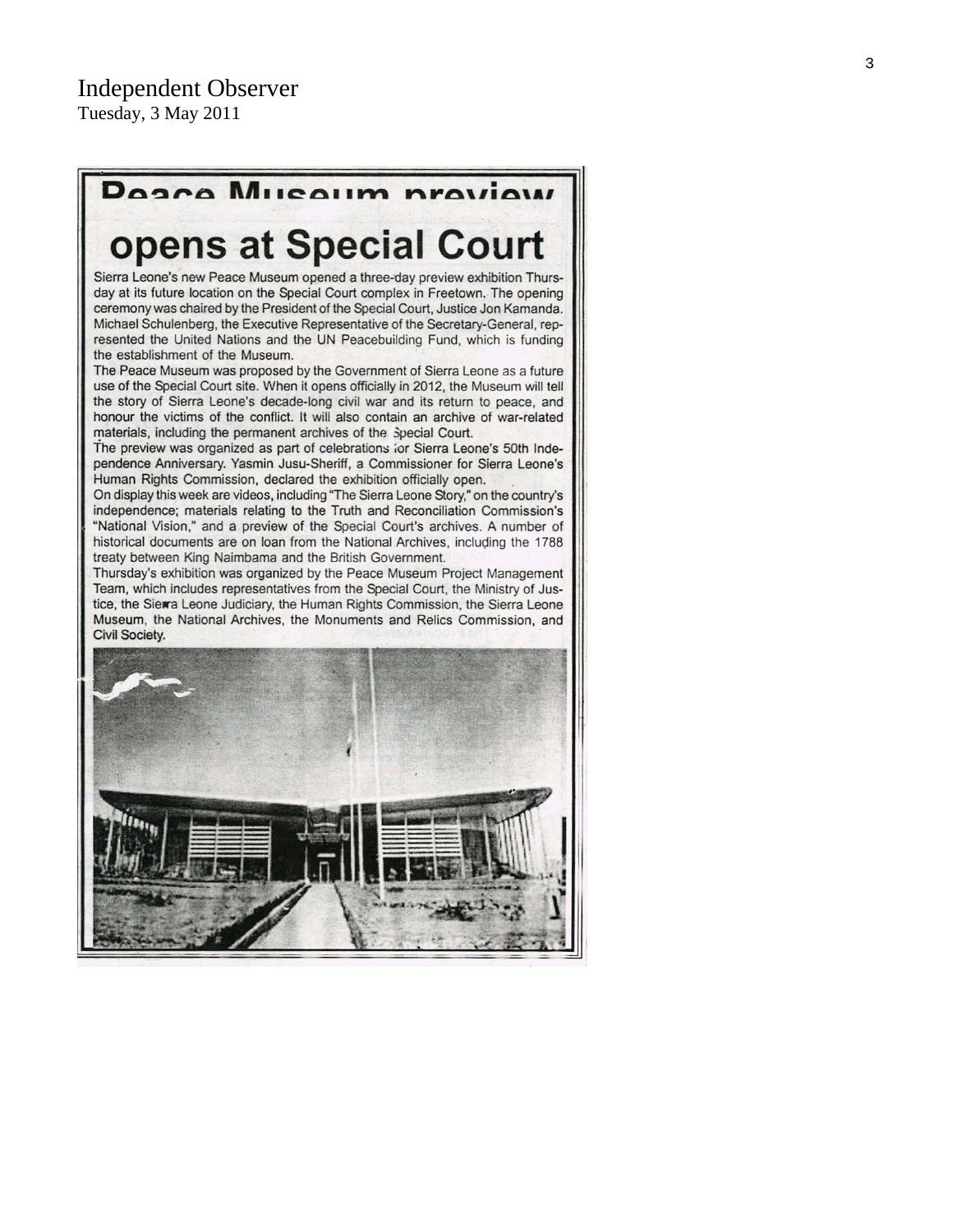## Human Rights Watch

Monday, 2 May 2011

#### **Germany: Groundbreaking Trial for Congo War Crimes**

The trial of two Rwandan rebel leaders arrested in Germany for alleged war crimes and crimes against humanity in the Democratic Republic of Congo makes the world a smaller place for suspected war criminals, Human Rights Watch said today.

On May 4, 2011, judges in Stuttgart, Germany, will begin hearing evidence against Ignace Murwanashyaka and Straton Musoni, respectively president and vice president of the Democratic Forces for the Liberation of Rwanda (Forces D mocratiques de Lib ration du Rwanda, FDLR). The FDLR is a predominately Rwandan Hutu armed group that has been operating in eastern Congo, under various names, since 1994.

"The trial of Murwanashyaka and Musoni is a powerful statement that courts - even thousands of miles away from where the atrocities occurred - can play a decisive role in combating impunity," said Geraldine Mattioli-Zeltner, international justice advocacy director at Human Rights Watch. "The German authorities took an important step in carrying out their legal obligation to prosecute these horrific crimes." Both men were arrested on November 17, 2009, in Germany, where they had been living for several years. They are charged with 26 counts of crimes against humanity and 39 counts of war crimes allegedly committed by FDLR troops on Congolese territory between January 2008 and November 2009. These charges were brought under the German Code of Crimes Against International Law (CCAIL).They are also charged with belonging to a terrorist group.

For several years, FDLR troops have conducted widespread and brutal attacks against civilians in eastern Congo. These intensified in 2009 following Congolese army military operations against the FDLR with the backing of the Rwandan army and later United Nations peacekeepers. Human Rights Watch documented numerous deliberate killings of civilians by the FDLR. The victims included women, children, and the elderly, many of whom were hacked to death with machetes and hoes. FDLR combatants pillaged and burned homes, sometimes with their victims locked inside. FDLR attacks were regularly accompanied by rape. Most victims were gang raped, with combatants deliberately using sexual violence as a weapon of war, Human Rights Watch found.

Murwanashyaka and Musoni were not in the DRC when these crimes were committed. However, they were known to be closely communicating with and ordering operations by FDLR troops in eastern DRC. As senior leaders of the movement, they both may carry responsibility for the crimes the troops committed if it can be shown that they ordered the crimes or if they knew of the crimes and did nothing to stop them, for example. They are also suspected of instigating and ordering a strategy in which FDLR troops on the ground would deliberately create a "humanitarian catastrophe" by attacking civilians, in an apparent effort to force the international community to call for an end to the military operations against them.

The FDLR has received significant support from diaspora cells and satellites in European, North American, and African countries, which have facilitated money transfers, coordinated arms deliveries or facilitated recruitment for the group. The conflict is still ongoing in North and South Kivu provinces in eastern Congo, and the FDLR, as well as other armed groups, continue to carry out grave human rights abuses against civilians. In one of the worst recent incidents, at least 53 women and girls were raped by FDLR combatants in southern Fizi, South Kivu Province, between January 19 and 21, according to humanitarian and UN sources.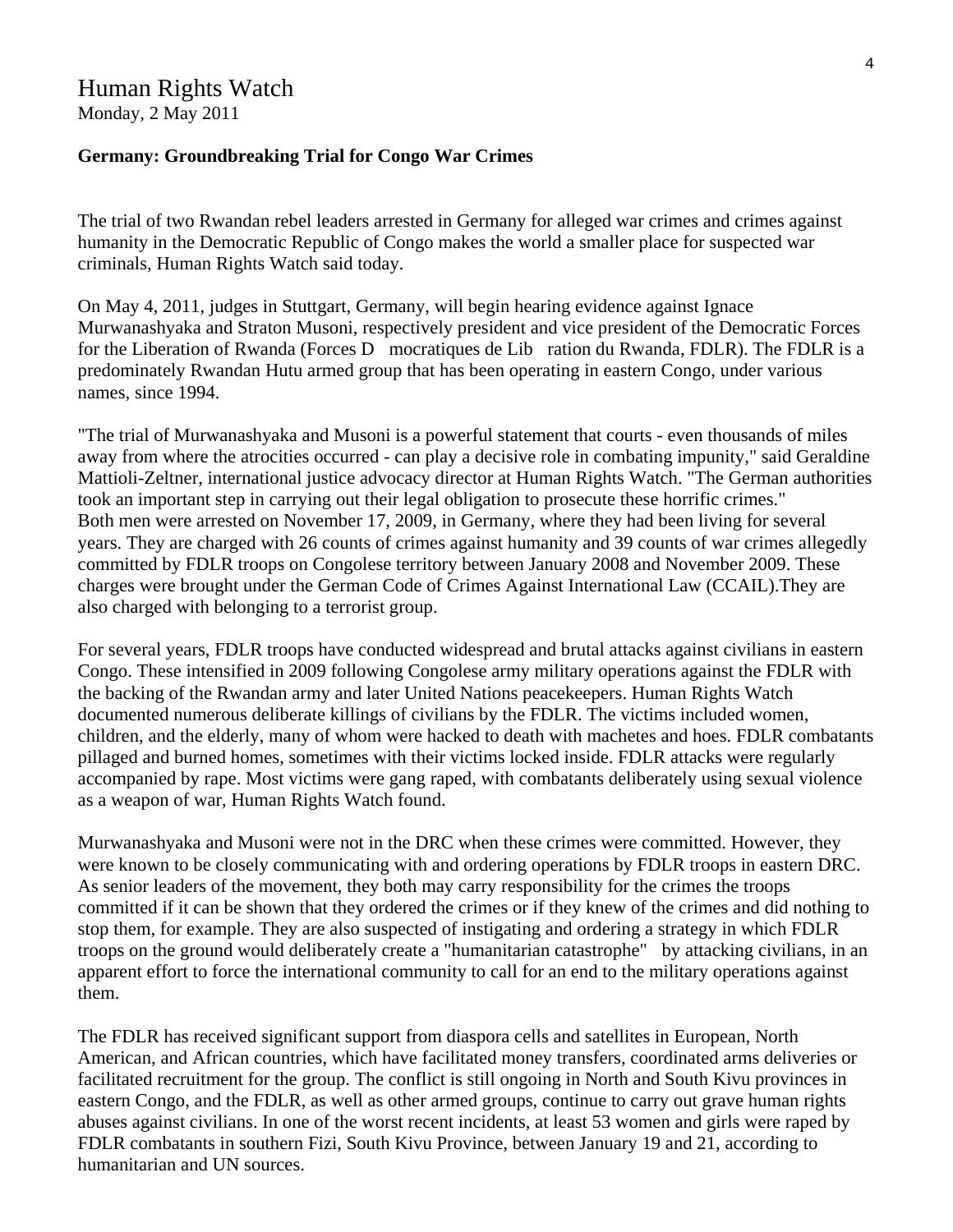"Murwanashyaka and Musoni could be found criminally responsible for the atrocities committed by their troops in Congo," Mattioli-Zeltner said. "This trial should send a strong signal to FDLR commanders still ordering crimes in eastern Congo, including the military commander, General Sylvestre Mudacumura, as well as others who may believe they can support or order mass human rights violations from the comfort of their homes in Europe or North America."

This case is the first to be tried under the German Code of Crimes Against International Law (CCAIL), passed in June 2002, which integrates the crimes under the jurisdiction of the International Criminal Court (ICC) - war crimes, crimes against humanity, and genocide - into German criminal law. The CCAIL provides the basis for pursuing suspected war criminals under the principle of universal jurisdiction which allows a state to prosecute foreigners even absent a connection to the state in question. Murwanashyaka and Musoni could also be tried because they are accused of committing the crimes from the territory of Germany, where they are residents.

In October 2010, French police arrested in Paris Callixte Mbarushimana, who had moved into the leadership role of the FDLR following the arrest of Murwanashyaka and Musoni, under a warrant from the ICC. Mbarushimana was wanted by the ICC on charges of crimes against humanity and war crimes. He was transferred to The Hague in January. The ICC's hearing to determine whether there is sufficient evidence to send his case to trial is scheduled to start on July 4.

In April 2009, the German Federal Police office created a Central Unit for the Fight against War Crimes and other offenses under the CCAIL. This unit helps police and prosecutors to investigate grave international crimes.

With the conflict ongoing in eastern Congo, ensuring the security and safety of witnesses, victims, and judicial staff is a major challenge. The court in Stuttgart bears the responsibility of safeguarding the physical and psychological well-being of Congolese victims who are brave enough to testify, Human Rights Watch said. The court should also make information about the trial accessible to communities affected by the FDLR's many crimes.

"The trial of Murwanashyaka and Musoni presents an opportunity for victims of FDLR crimes to finally see justice after so many years of suffering," Mattioli-Zeltner said. "The court in Stuttgart should find innovative ways to communicate vital information about the trial to affected communities in Congo."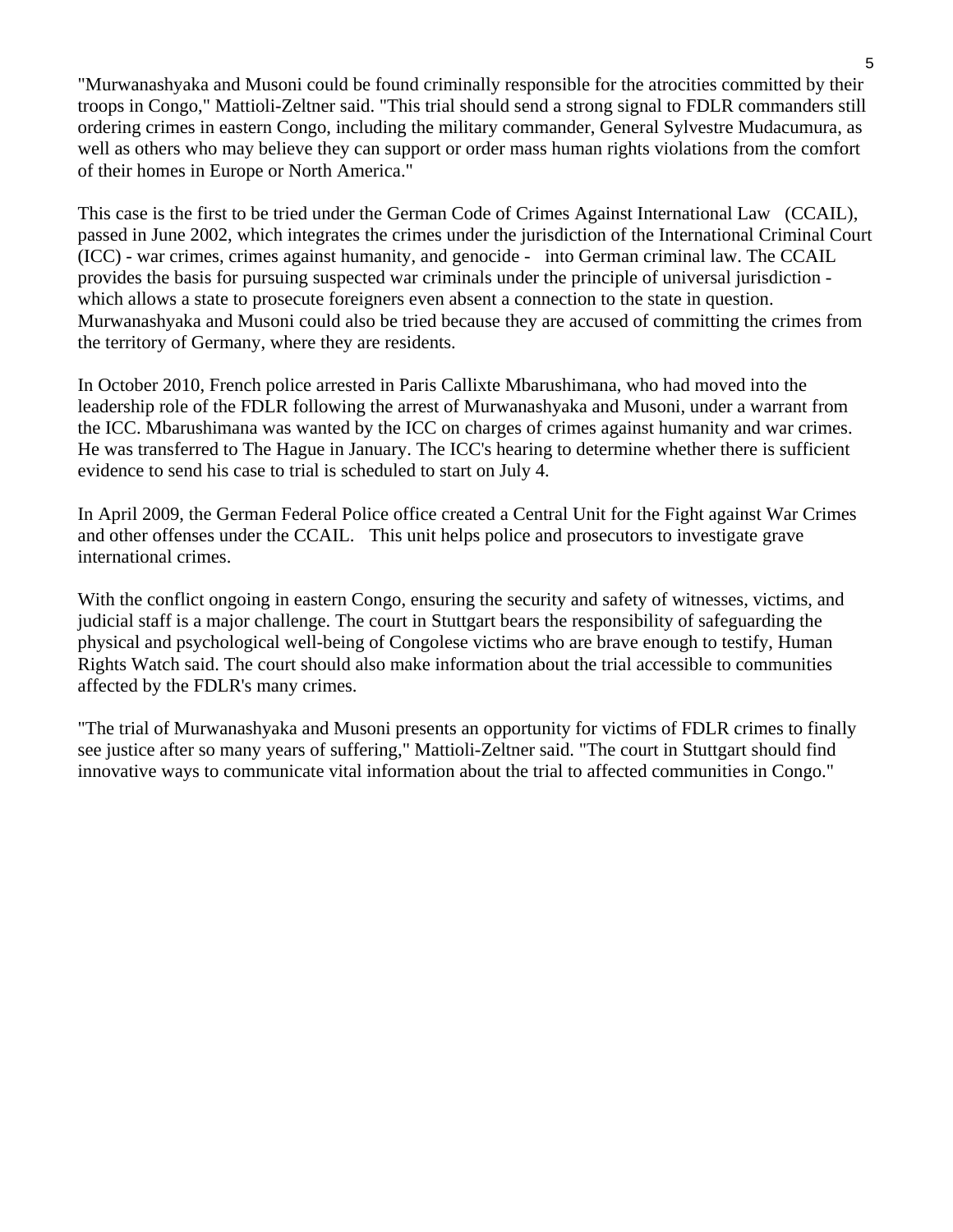## Naharnet Tuesday, 3 May 2011

## **Indictment to be issued in May**



The indictment in ex-Premier Rafik Hariri's assassination case could be issued by the Special Tribunal for Lebanon this month, political sources told An Nahar daily.

The sources said in remarks published Tuesday that the issue could further complicate the government formation process.

In March, STL Prosecutor Daniel Bellemare filed an amended indictment based on further evidence in the probe i nto the 2005 killing of Hariri.

The indictment, which is being kept confidential, is under examination by Belgian judge Daniel Fransen who has the responsibility of confirming it before arrest warrants or summonses are issued.

The first indictment, filed by Bellemare in January, is widely believed to name Hizbullah members.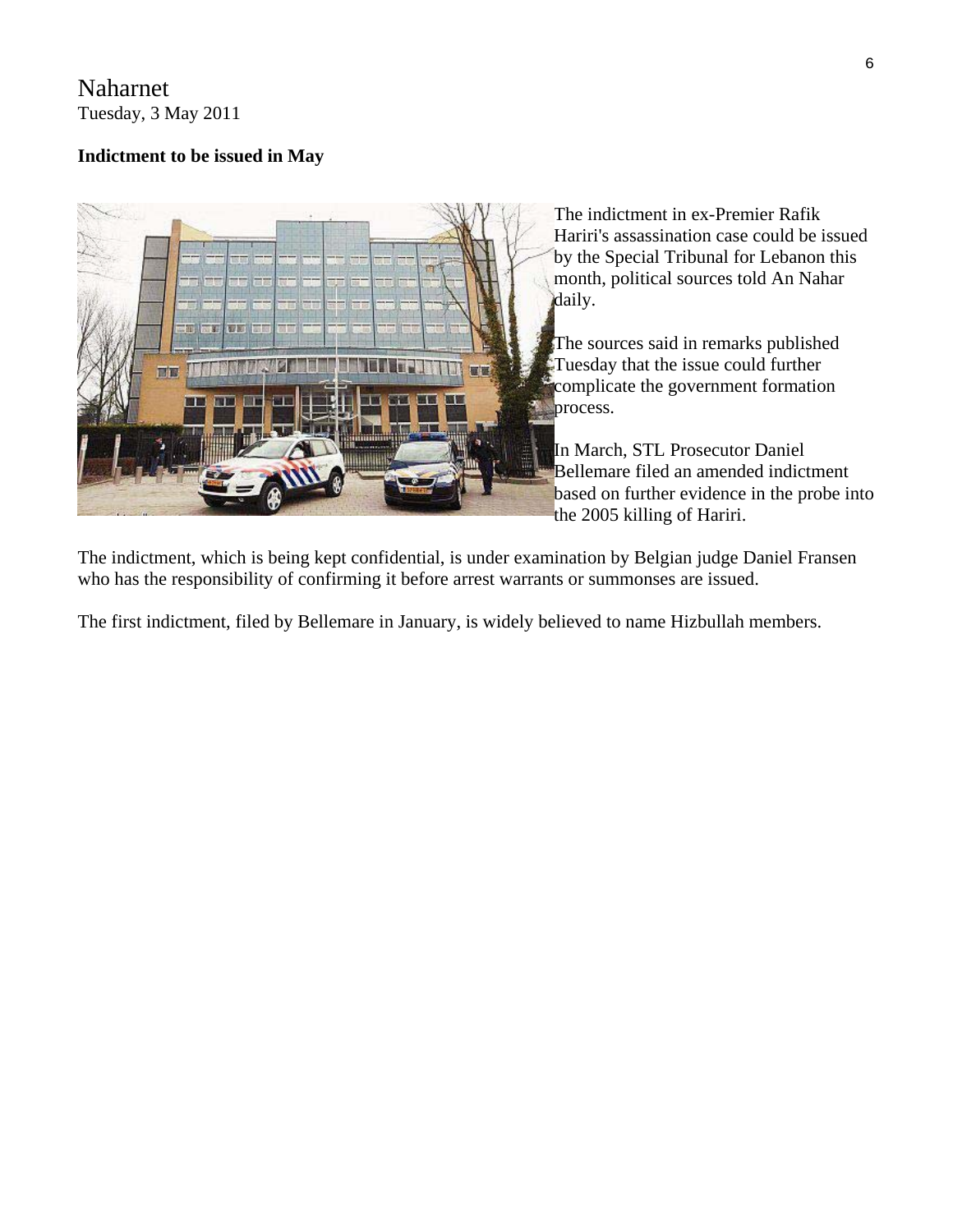### **AP Interview: International court prosecutor has 'strong evidence' of crimes in Libya**

#### By Edith M. Lederer

The International Criminal Court prosecutor said Monday he has "strong evidence" of crimes against humanity in Libya committed by Moammar Gadhafi's regime which he will present to a judge in a few weeks.

Luis Moreno-Ocampo said in an interview with The Associated Press he has documented the shooting of civilians in demonstrations, a systematic campaign to illegally arrest and torture civilians connected with protests, and a pattern of forced disappearances.

The U.N. Security Council voted unanimously on Feb. 26 to refer the Libyan crisis to the International Criminal Court, the world's permanent war crimes tribunal, and asked the prosecutor to report in two months.

Moreno-Ocampo said he plans to tell the council on Wednesday that "in a few weeks, we'll present our first case and we will have strong evidence of the crimes committed."

"We are going to present the case of crimes against humanity — for those crimes committed against demonstrators and those crimes (which) are today committed in different cities of Libya, illegal arrest, torture, forced disappearances. We have evidence of that," he said.

Gadhafi, who has been in power for more than four decades, has fought fiercely to put down an uprising against his regime that began with protests inspired by a wave of Mideast unrest and escalated into an armed rebellion.

Moreno-Ocampo said other crimes were also committed in Libya since the uprising began in February "including war crimes."

The prosecutor said his office is continuing investigations on the use of cluster bombs, the targeting of civilian areas, serious allegations of rape, and "allegations that the rebel groups killed black people, considering them mercenaries."

When he goes to the judges in the next few weeks to present his evidence, Moreno-Ocampo said he will identify the senior Libyan or Libyans his office alleges committed crimes against humanity.

"The judges can decide to accept my request and issue an arrest warrant, to refuse, or to request more evidence," he said.

Moreno-Ocampo said he believes strongly that issuing arrest warrants offers "an opportunity to stop the crimes and protect civilians" if the alleged perpetrators can be quickly arrested.

He said he plans to discuss with the Security Council how to carry out an arrest, if authorized by the court.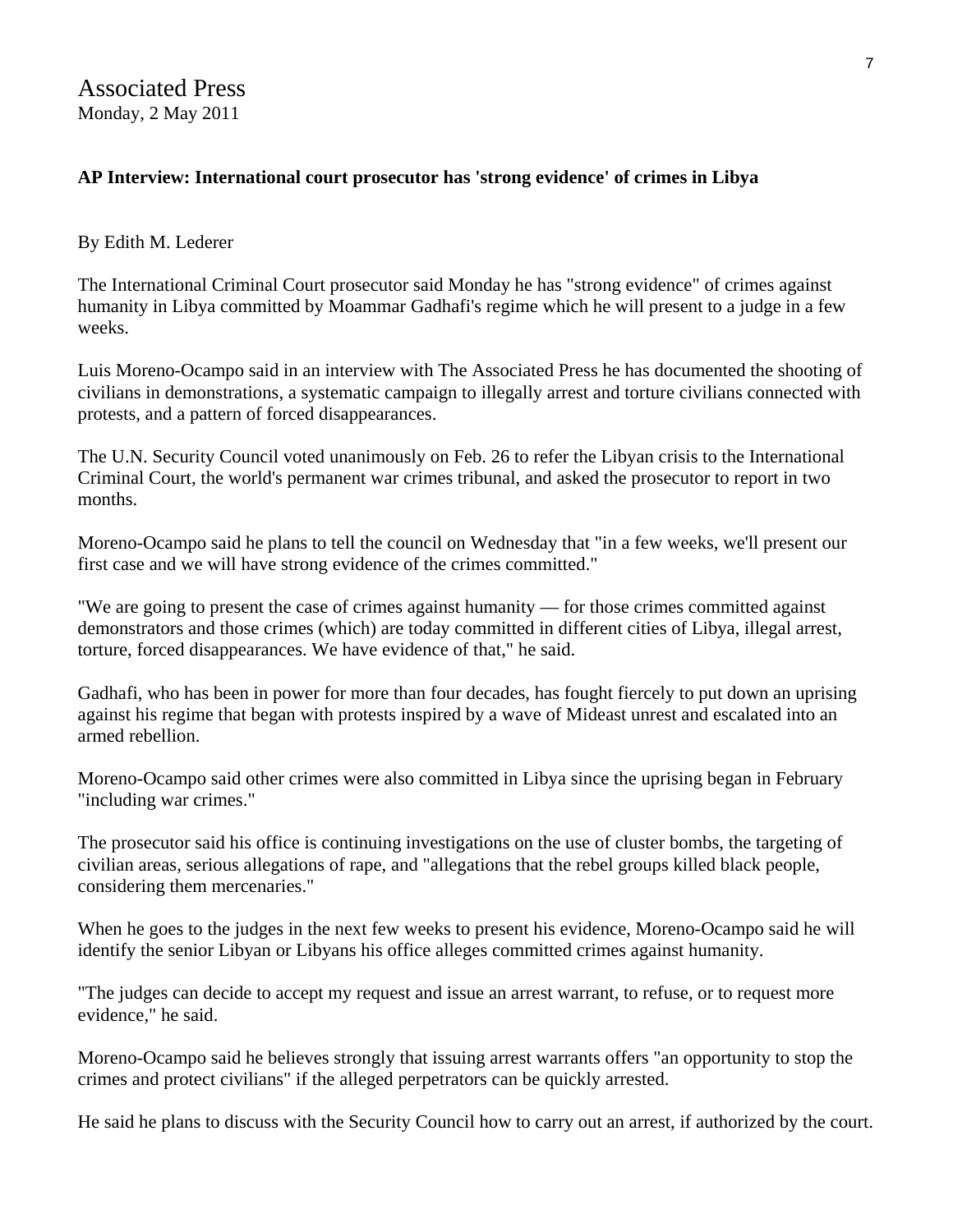"The world has to be ready," Moreno-Ocampo said. "Implementing an arrest warrant in the middle of a conflict is a complex operation that will require planning. ... So I think it's better to start to study the feasibility right now."

The prosecutor said his office sent letters to the rebels' transitional government and the Gadhafi regime asking about their ability to implement arrest warrants.

The transitional government said they are ready "but they need international support," Moreno-Ocampo said. "We are still waiting for the Gadhafi government" to respond.

He recalled that in former Yugoslavia, Bosnia's wartime leader Radovan Karadzic and his military chief Gen. Ratko Mladic were indicted in the middle of a war "but there was not a real attempt to arrest them in those days."

What's different in Libya, Moreno-Ocampo said, is that "it's the middle of the conflict and we (could) have a judicial decision that if implemented could end the war."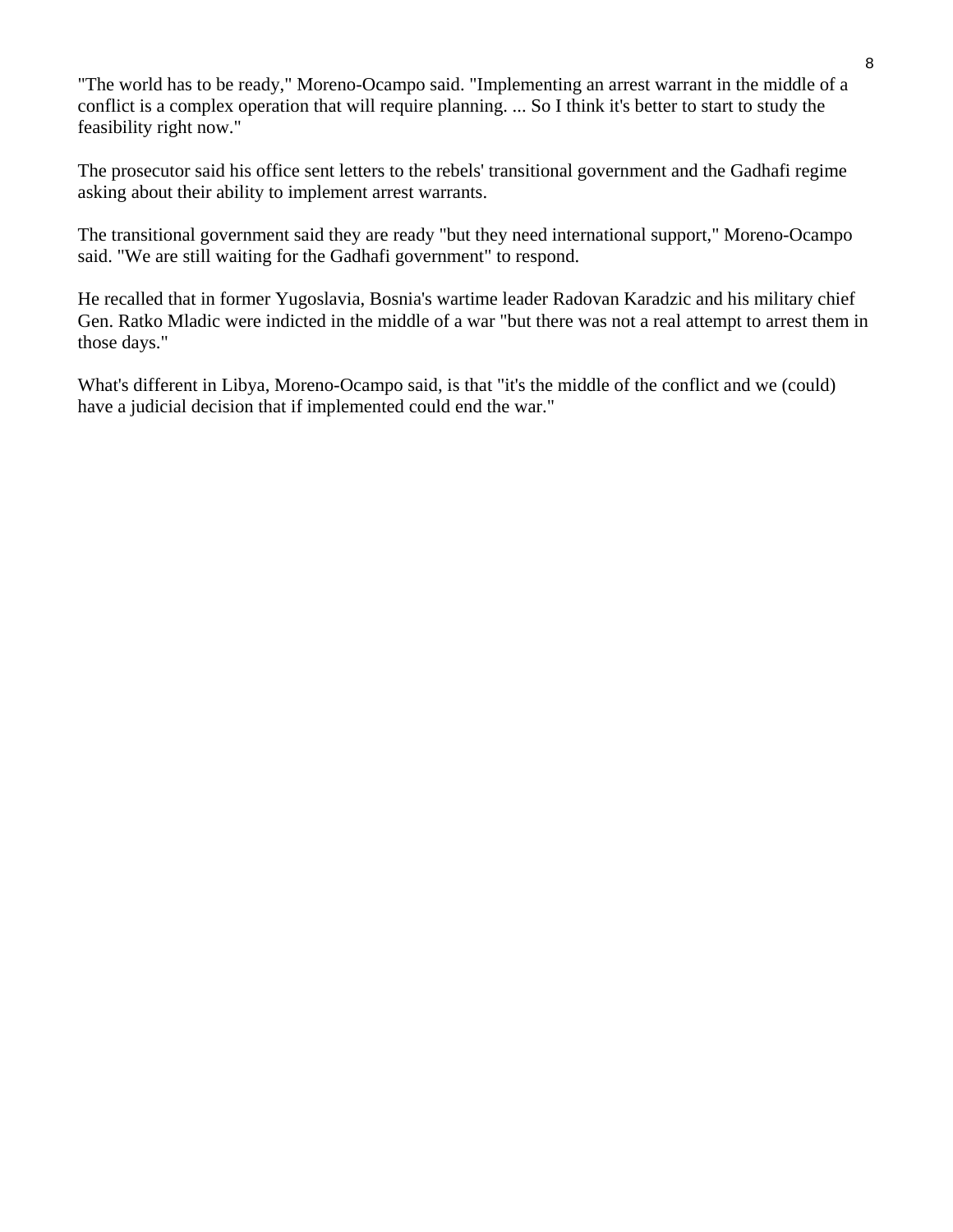#### **Ocampo loses bid to appeal over evidence disclosure**

#### By Evelyn Kwamboka

International Criminal Court prosecutor Luis Moreno-Ocampo has lost his bid to appeal against an order requiring him to disclose all his evidence against six post-election violence suspects.

Pre-Trial Chamber II judge Ekatrina Trendafilova dismissed the application on grounds the court did not order him to prepare an in-depth analysis that included exculpatory evidence.

Judge Ekatrina on Monday said Ocampo's argument was based on a misconception that did not constitute a subject for resolution by the court.

She pointed out that Ocampo failed to demonstrate an "issue" within the meaning of the Rome Statute, adding that disclosure of all evidence before hearing the confirmation of charges does not affect the fairness of expeditiousness of the proceedings.

The single judge considered that the prosecutor was expected to organise his office in such a professional manner that he could comply with duties under the Statute timely and properly.

The judge said she was not persuaded by the prosecutor on how disclosure of incriminating and exonerating evidence against Eldoret North MP William Ruto, Tinderet MP Henry Kosgey, Finance Minister Uhuru Kenyatta, Head of Civil Service Francis Muthaura, Postmaster General Hussein Ali and radio presenter Joshua Sang in his control, would unfairly hamper his preparations for the confirmation hearing set for September.

"By the same token, the prosecutor has not convincingly put forward any argument why disclosure of exculpatory evidence already in his possession or control may be considered "onerous requirement" warranting the postponing of the confirmation of charges hearing," she ruled.

On the issue of communicating all evidence to the Chamber, the judge said the defence had not complained, adding the suspects had a right to remain silent by not challenging the prosecution's evidence or producing any at the confirmation of charges hearing.

#### **421 days**

In his application seeking the court's permission to appeal against judge Trendafilova's decision, Ocampo said he needed 421 days to review the evidence to comply with orders.

He said it was unfair to require him to disclose all his evidence now, when the confirmation of the hearings are still so far away.

He also said if he were to fully comply with Judge Ekaterina's order, he would have to review and disclose 12,900 pages of documents.

This, he said, would take him 421 days.